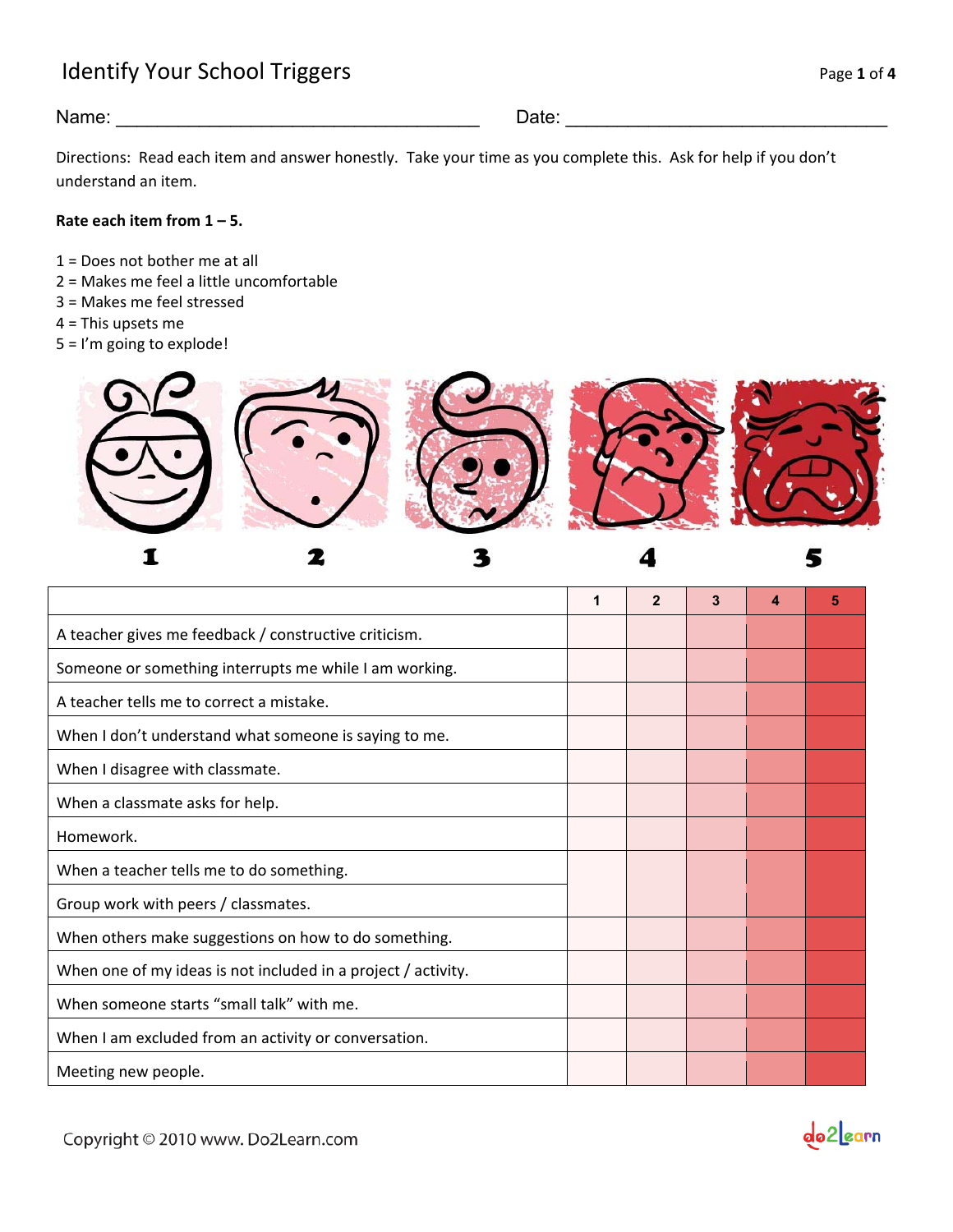| Getting a lower grade on a test, quiz, or paper.    |  |  |  |
|-----------------------------------------------------|--|--|--|
| When someone points out a mistake I made.           |  |  |  |
| Greeting people.                                    |  |  |  |
| Taking tests.                                       |  |  |  |
| When I make a mistake.                              |  |  |  |
| Reporting to school on time.                        |  |  |  |
| Writing papers.                                     |  |  |  |
| Wearing specific clothing (i.e. long pants, coat)   |  |  |  |
| School bells or loudspeaker announcements.          |  |  |  |
| Fire drills.                                        |  |  |  |
| When a classmate disagrees with me.                 |  |  |  |
| Surprise quizzes (pop quizzes).                     |  |  |  |
| Tornado drills.                                     |  |  |  |
| When I am late to work / school.                    |  |  |  |
| When I have to do something new or different.       |  |  |  |
| Hearing other people's music /radio.                |  |  |  |
| When others touch me (i.e. handshake, pat on back). |  |  |  |
| Large crowds.                                       |  |  |  |
| When I have to wait for something.                  |  |  |  |
| Teasing by others.                                  |  |  |  |
| Crowded hallways.                                   |  |  |  |
| Peer pressure.                                      |  |  |  |
| When my daily routine is changed.                   |  |  |  |
| Loud places.                                        |  |  |  |
| Specific noises (i.e. beeping, humming).            |  |  |  |
| Certain smells (examples: perfumes, foods).         |  |  |  |
| Math assignments.                                   |  |  |  |
| Big projects.                                       |  |  |  |
| When a teacher / authority figure tells me no.      |  |  |  |
| Changing classes.                                   |  |  |  |
|                                                     |  |  |  |

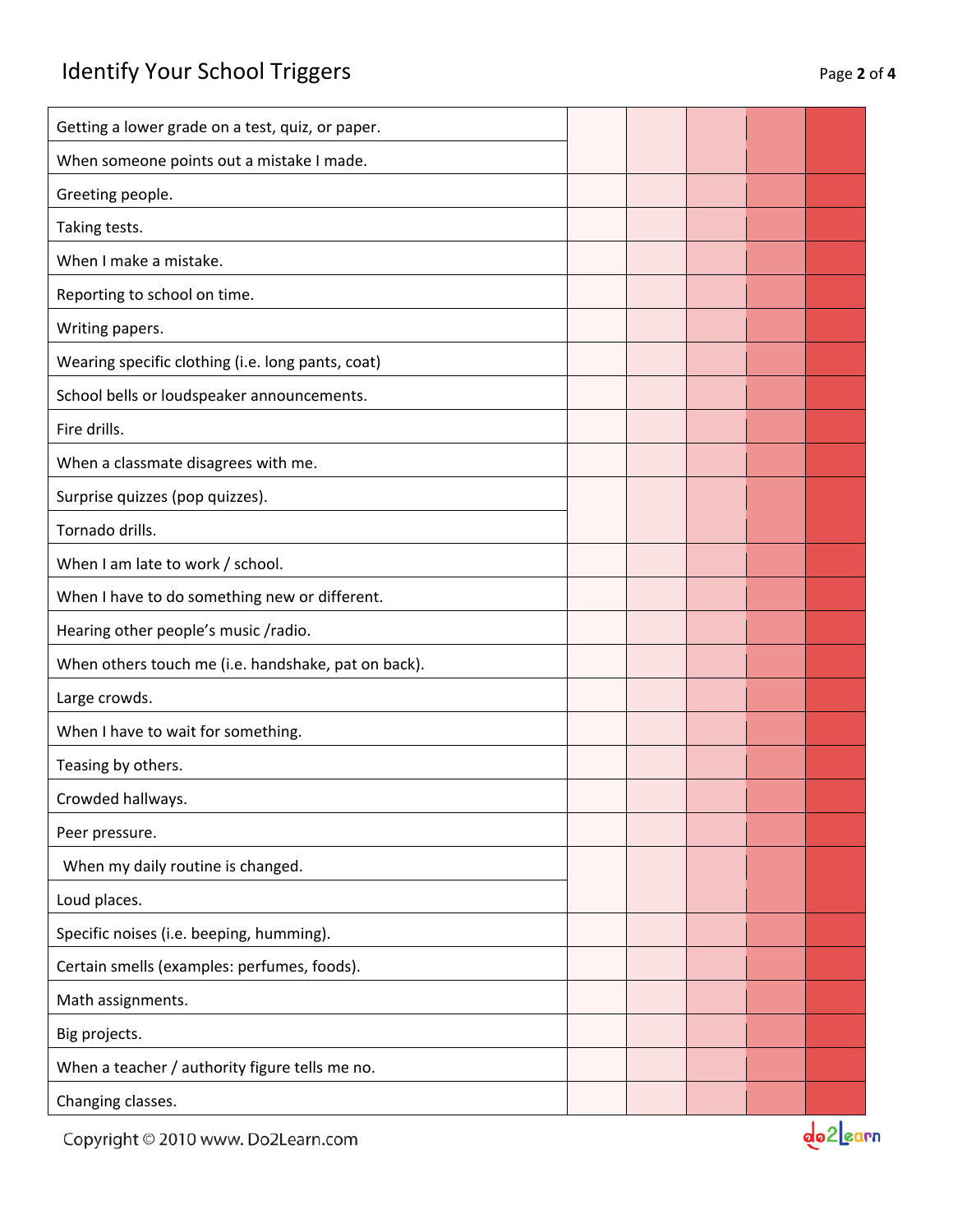| Bright lighting (i.e. fluorescent).                               |  |  |  |
|-------------------------------------------------------------------|--|--|--|
| When I have to do something in a different way from usual.        |  |  |  |
| Big classrooms.                                                   |  |  |  |
| When I don't understand a certain idea or concept.                |  |  |  |
| When I don't finish something on time.                            |  |  |  |
| Getting wet (i.e. hands, shoes).                                  |  |  |  |
| Field trips.                                                      |  |  |  |
| When someone talks to me about something that I am not interested |  |  |  |
| Certain textures (examples: in clothing, paint, glue, chalk).     |  |  |  |
| Changes in noise level.                                           |  |  |  |
| Deadlines, time pressures.                                        |  |  |  |
| Sitting at a desk for long periods of time.                       |  |  |  |
| Reading assignments.                                              |  |  |  |
| When other people are talking near me.                            |  |  |  |
| Small spaces (i.e. cubicles).                                     |  |  |  |
| Asking for help.                                                  |  |  |  |
| When I am confused about a task / activity.                       |  |  |  |
| When I have to follow specific instructions.                      |  |  |  |
| Physical activity (i.e. in health class or P.E.).                 |  |  |  |
| Large spaces (i.e. auditoriums, gyms, conference rooms).          |  |  |  |
| When I have to organize my things.                                |  |  |  |
|                                                                   |  |  |  |